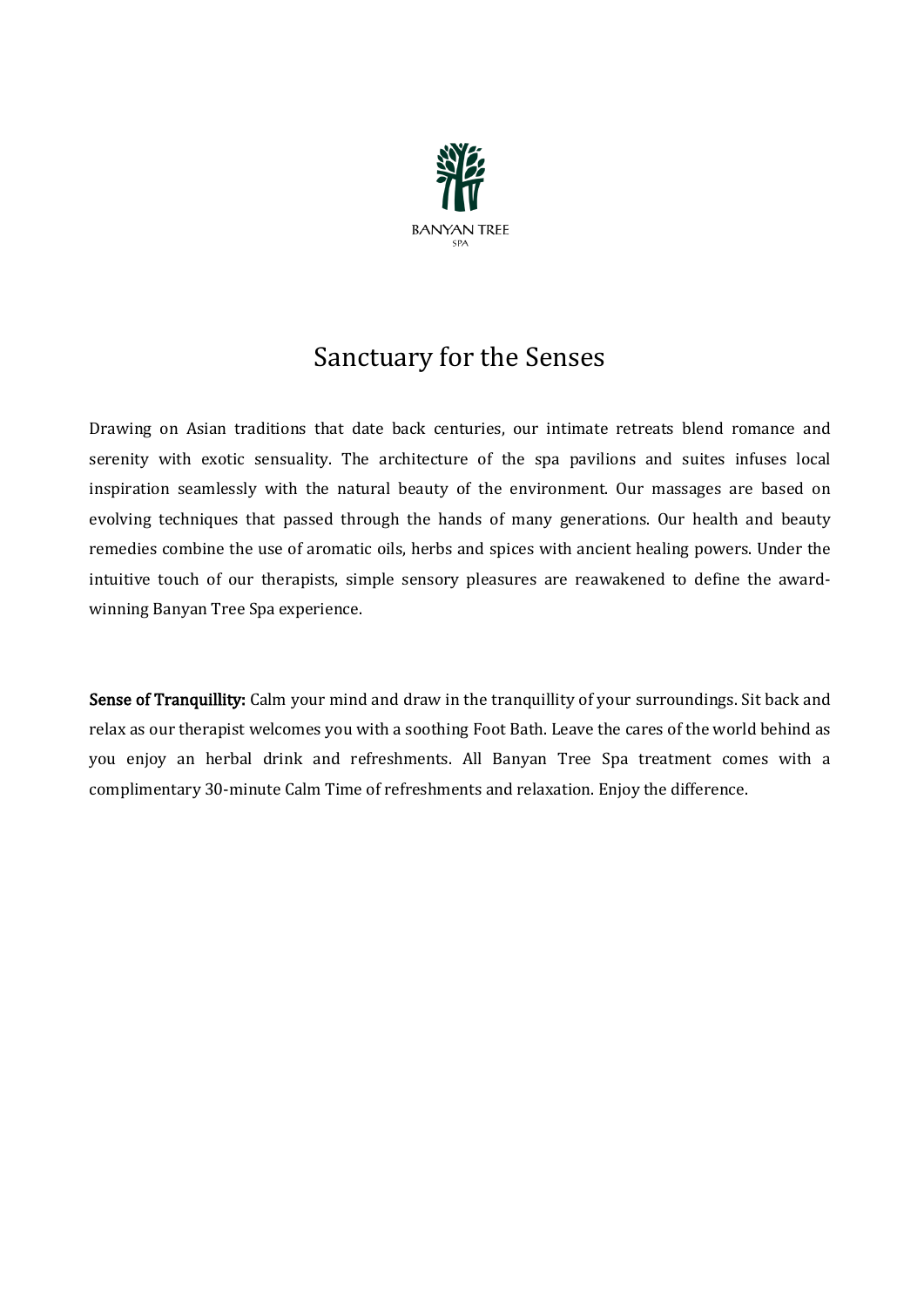#### PLEASE TAKE A MOMENT TO READ THIS

#### **Etiquette**

For the consideration of others, we request that visitors keep noise to a minimum. Children are not allowed at the spa unless they are having a treatment, accompanied by an adult. We ask that you respect other guests' privacy by speaking softly.

Please switch your cellular phones and electronic devices off or to silent mode.

#### Calm Time (This service is currently suspended till further notice.)

Guests will be accorded a 30-minute Calm Time of refreshments and relaxation per visit, except hand, foot, hair, and selected a la carte treatments.

#### Check-in

Please arrive at least 30 minutes prior to your scheduled treatment to avoid reduced treatment time. A late arrival will result in a shortened treatment to accommodate other guests fairly.

#### Valuables

We recommend that no jewellery be worn at the spa. The management and staff accept no responsibility for the loss of money or valuables of any kind brought into the spa premises.

#### Smoking and Alcohol

Smoking and the consumption of alcohol within the spa are prohibited.

#### Cancellation Policy

A 24-hour cancellation notice is required to help us re-schedule your appointment, subject to space availability. Any cancellation with less than 4 hours' notice will incur a 50% cancellation fee. A full fee will be imposed for a "no-show".

#### Refund Policy

Treatment packages are non-refundable. Unused portion of the packages are non-transferable or nonexchangeable for another time.

#### Gift Certificates

Treat a friend or loved one to an indulgent experience. Gift certificates are available for purchase. Please contact our spa receptionist for more details.

#### Disclaimer

The spa treatments, services and/or facilities received or utilised at Banyan Tree Spa are intended for general purposes only and are not intended to be a substitute for professional medical treatment for any condition, medical or otherwise, that Guests may have. Guests will fully indemnify and hold harmless Banyan Tree Spa, its holding company(ies), affiliates, subsidiaries, representatives, agents, staff and suppliers, from and against all liabilities, claims, expenses, damages and losses, including legal fees (on an indemnity basis), arising out of or in connection with the spa treatments, services and/or facilities.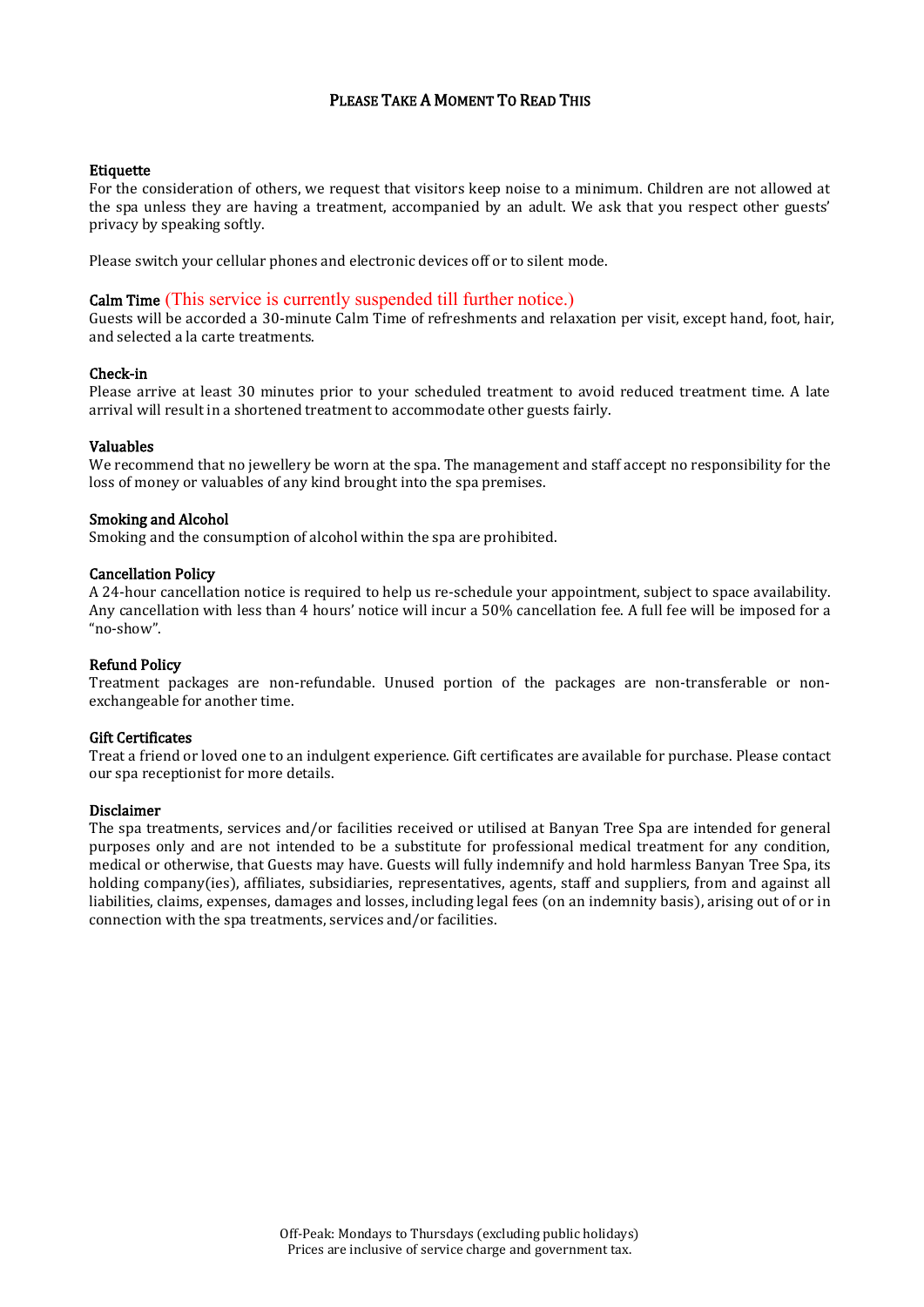

## BANYAN SIGNATURES

The ultimate pampering experience, Banyan Signatures features holistic treatments for your complete physical, mental and spiritual renewal.

### Royal Banyan

150-minute treatment

Standard SGD 686.19 Off-Peak SGD 623.81

A well-loved treatment, Royal Banyan delivers the best of Eastern and Western massage techniques to improve blood circulation and ease muscle aches. Featuring a warm herbal pouch dipped in Sesame Oil, this signature treatment presents the quintessential Banyan Tree Spa experience like no other.

### Coriander Cucumber Cleanser • Royal Banyan Herbal Pouch Massage • Jade Face Massage • Therapeutic Herbal Bath

Sense Of Place - Harmony Banyan 210-minute treatment

Standard SGD 1,591.30 Off-Peak SGD 1,398.28

This experience infuses Singapore's national flower – Orchid in a refreshing body scrub, to offer guests an authentic flavour of the destination. The highlight is a massage conducted by two therapists who complement each other in physique, working in unison to bring about a harmonious sense of well-being. Guests can retreat into the spa for a full day of top-to-toe pampering.

Steam Bath • Orchid Brightener • Harmony Massage • Break: Calming Bath with Refreshments • Choice of Facials • Choice of Banyan Hand Basics or Banyan Foot Basics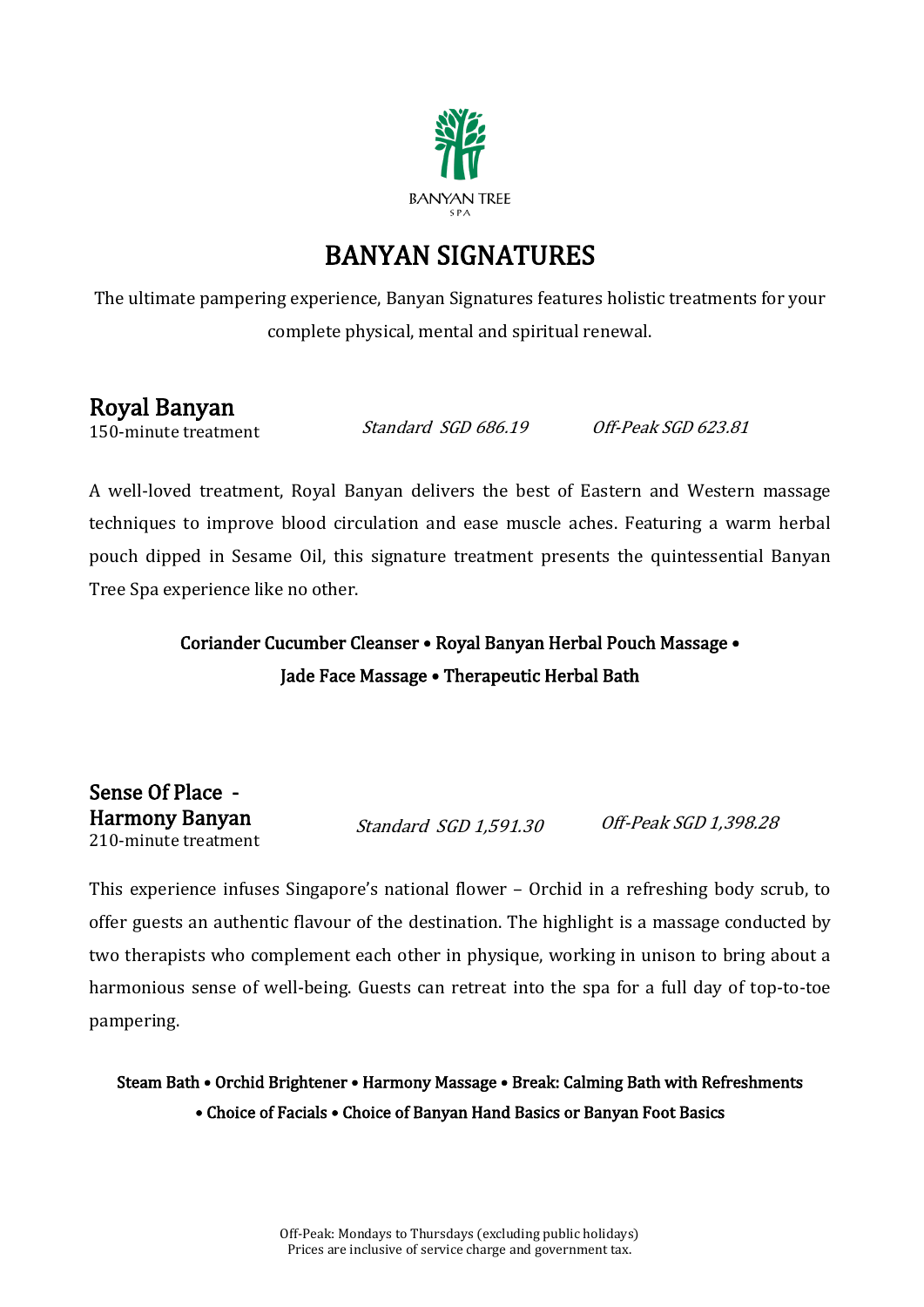## BANYAN SIGNATURES

The ultimate pampering experience, Banyan Signatures features holistic treatments for your complete physical, mental and spiritual renewal.

Master Therapist Experience 90-minute treatment

Standard SGD 427.25 Off-Peak SGD 388.41

Restore energy that was thought to be long gone. Drawn from the expertise of the Master Therapist, indulge in a specially tailored treatment using a repertoire of massage techniques and tools. Therapist will first take time to understand the profile of each individual guest before customising a package best suited to meet his or her needs.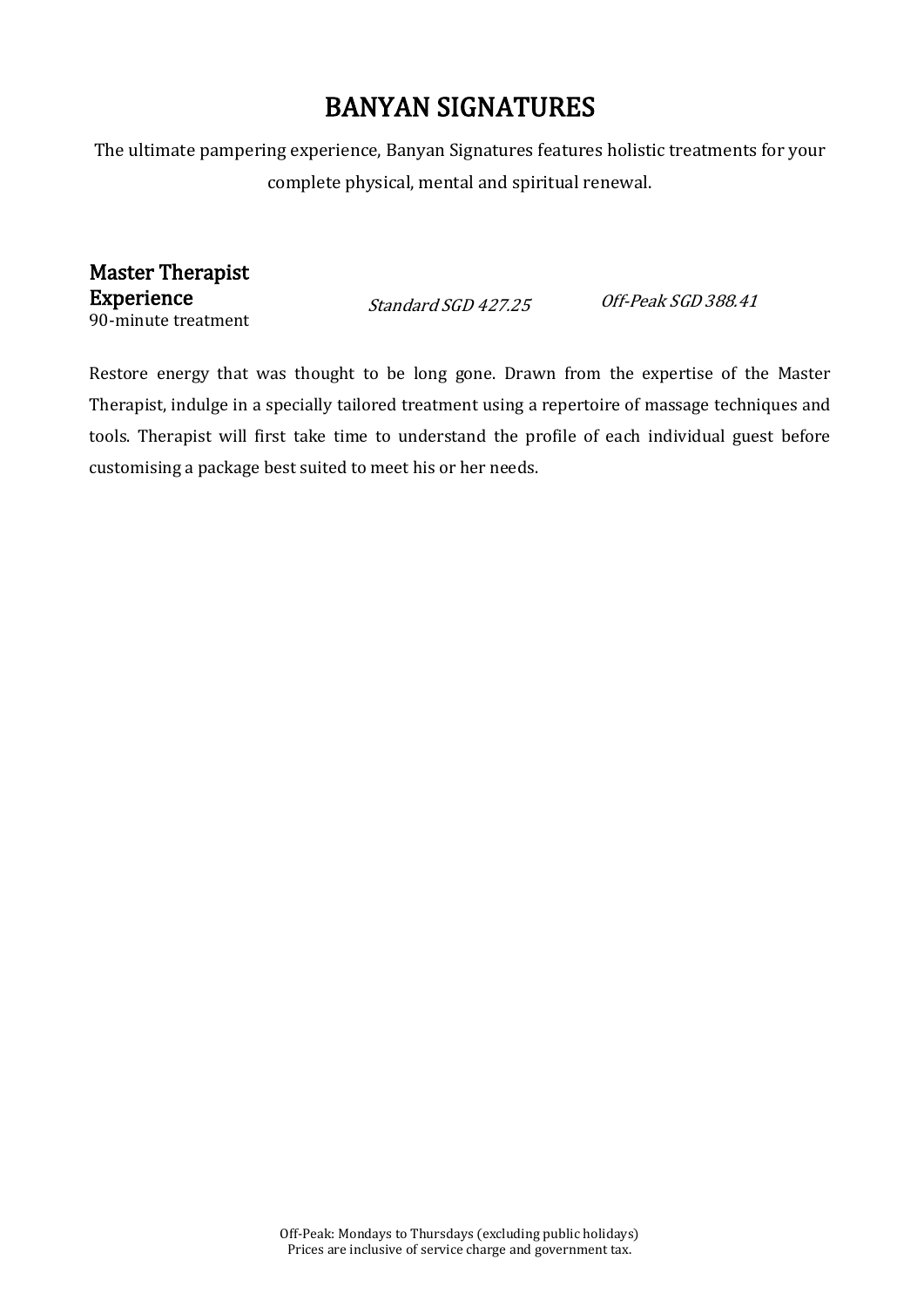## TIME-HONOURED TRADITIONS

Inspired by ancient traditions dating back centuries, this selection of classic therapies features timeless secrets of wellness and beauty.

#### Chinese Traditions

90-minute treatment

Standard SGD 427.25 Off-Peak SGD 388.41

A massage technique used for centuries to heal the body, *Tui Na* improves mobility and circulatory health by correcting the flow of  $Q_i$  in the body. Restore harmony and balance through this powerful healing technique and enjoy complete physical relaxation.

Oriental Massage • Oriental Head Massage

Indian Traditions 90 minute treatment Standard SGD 453.15 Off-Peak SGD 411.95

This beautifying regime features Ayurvedic traditions with aromas that bathed the grounds of Indian palaces. Allow the therapist to restore vitality to your energy channels and strengthen your immune system. The Shirodhara effectively relieves anxiety as a soothing stream of warm oils flows onto your forehead.

Ayurvedic Massage • Chakra Head Massage • Shirodhara • Lepanam • Steam Bath

# **Indonesian Traditions**<br>120-minute treatment

120-minute treatment Standard SGD 543.77 Off-Peak SGD 494.34

Practised in the palaces of Central Java, you can now indulge in bliss fit for royalty. The deep tissue Balinese massage using strong, firm strokes dissolves all muscle tension. The divine treatment adopts century-old beauty recipes which include healing ingredients and their renowned floral baths to awaken the senses.

Balinese Massage • Lulur Purifier • Fresh Milk Nourisher • Jamu Bath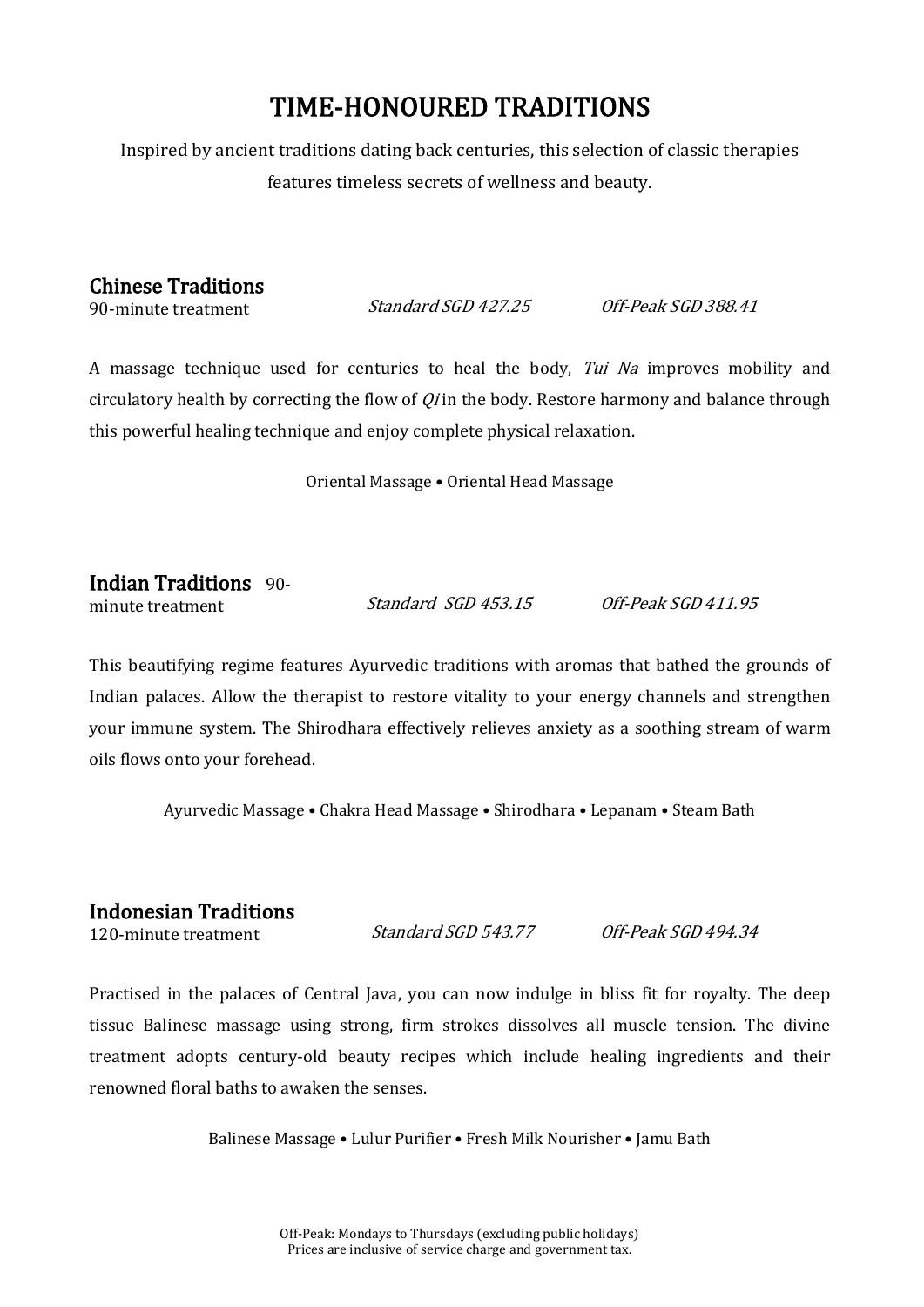## TIME-HONOURED TRADITIONS

Inspired by ancient traditions dating back centuries, this selection of classic therapies features timeless secrets of wellness and beauty.

#### Thai Traditions

120-minute treatment

Standard SGD 543.77 Off-Peak SGD 494.34

The therapeutic stretching of the massage alleviates internal tension and enhances flexibility of the body. Feel the soothing heat on your muscles and be wrapped in a healing remedy of Thai herbs. Soak in the goodness of an uplifting Ginger Bath as you step out with glowing skin.

> Ginger Refresher • Thai Herbal Heat Treatment • Thai Classic Massage • Aromatic Ginger Bath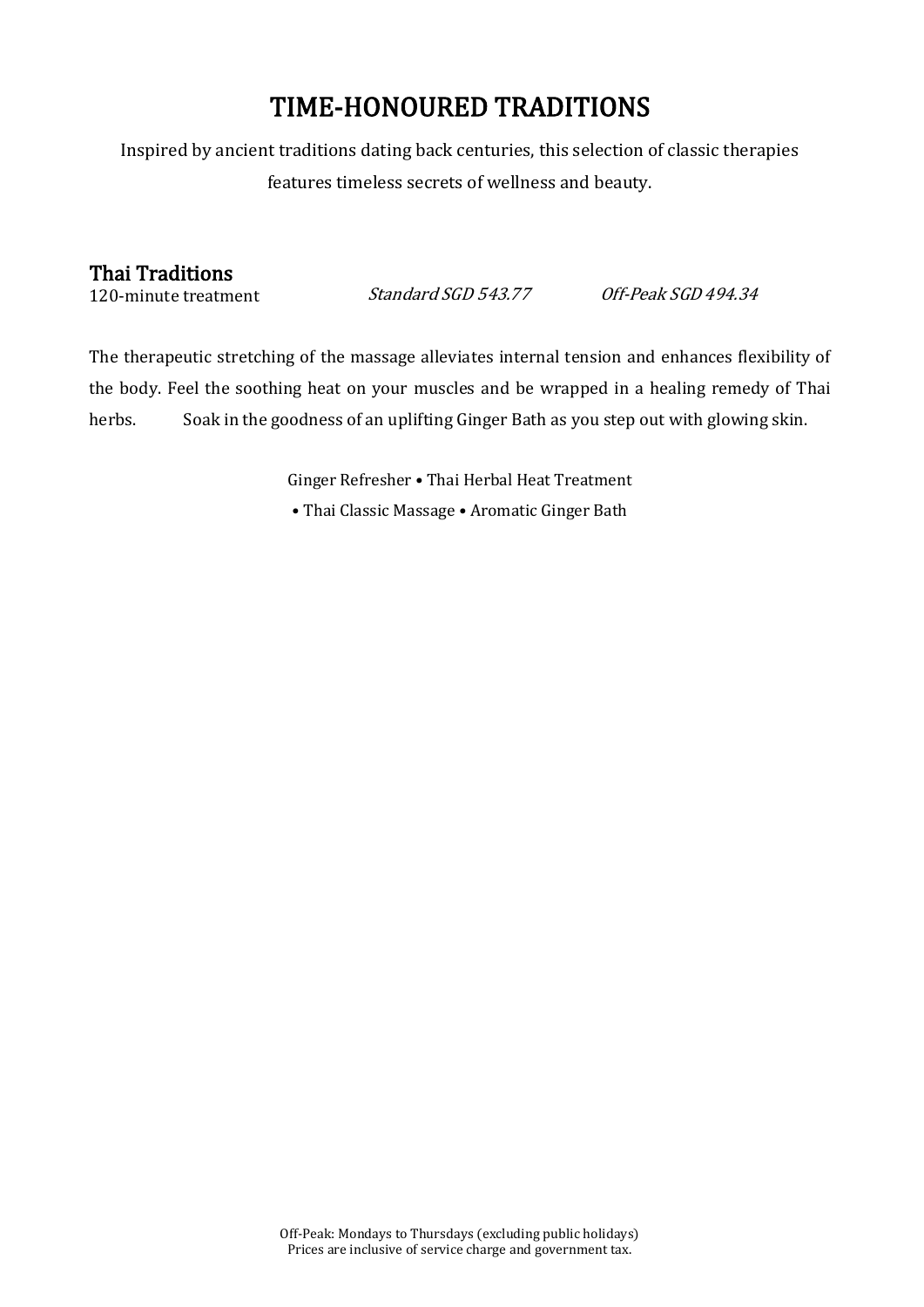## TAILORED FOR YOUR SENSES

Create your very own spa experience with favourites from a curated list of components.

Select your desired duration then mix and match with the body treats of your choice.

| 90-minute treatment   Standard SGD 427.25 Off-Peak SGD 388.41  |  |
|----------------------------------------------------------------|--|
| 120-minute treatment   Standard SGD 593.41 Off-Peak SGD 539.46 |  |
| 150-minute treatment   Standard SGD 712.09 Off-Peak SGD 647.35 |  |

### For The Ladies

- 60-minute Body Massage
- 30-minute Body Scrub
- 30-minute Body Conditioner
- 60-minute Facial
- 30-minute Calming Bath

### For The Gentlemen

- 60-minute Body Massage
- 30-minute Back Massage or 30-minute Foot Massage
- 30-minute Body Scrub
- 30-minute Body Conditioner
- 30-minute Express Facial
- 30-minute Calming Bath

\*For optimal relaxation and benefits, the duration of combined massages would be 90 minutes.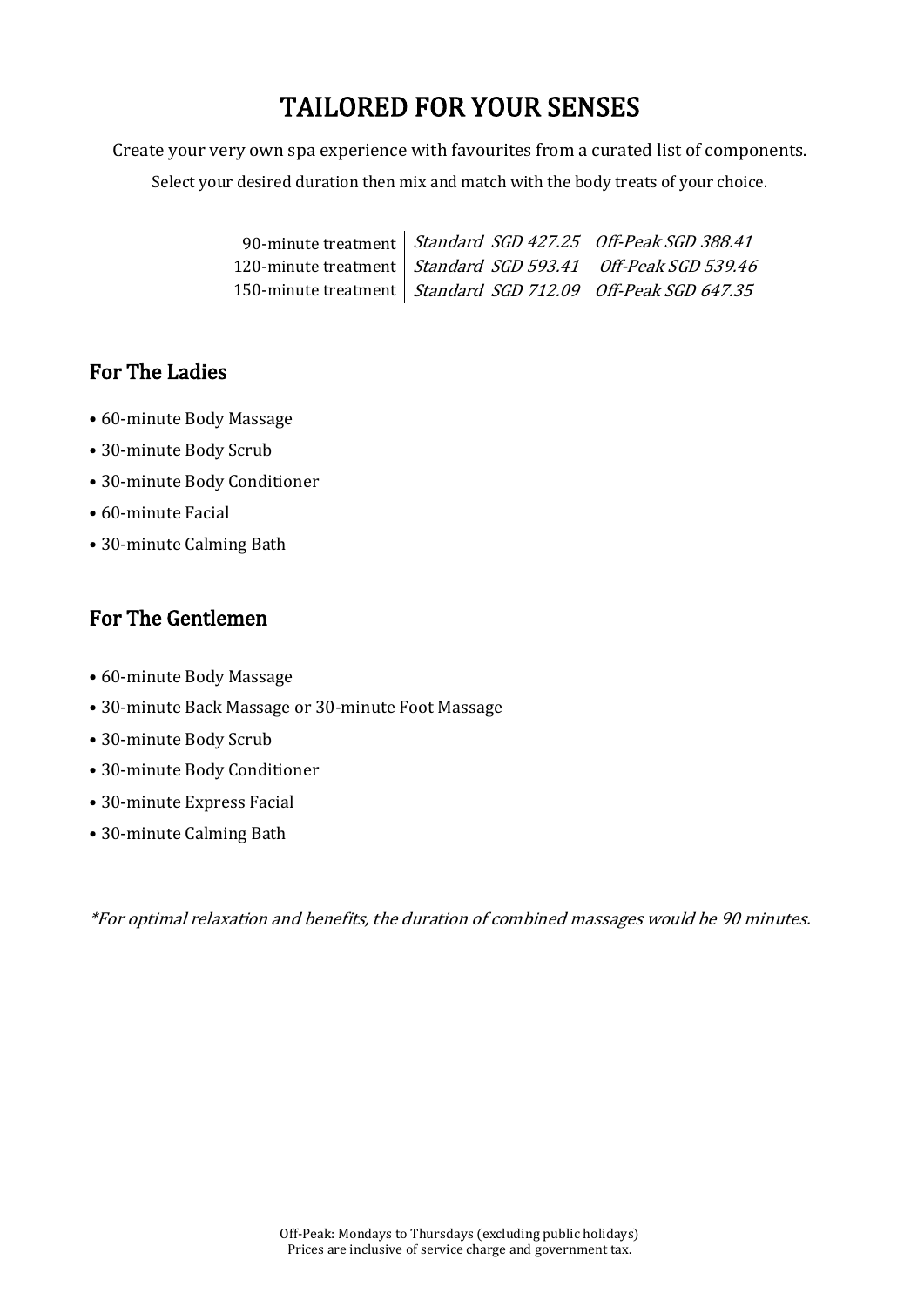## FULL BODY MASSAGES

Choose from an indulgent array of massages, and surrender to the intuitive touch of our professionally trained therapists. Take your pick between *Touch of Love* or *Touch of Peace* massage oil to complement your state of mind and achieve desired effects.

> 60-minute treatment Standard SGD 297.78 Off- Peak SGD 270.71 90-minute treatment Standard SGD 375.46 Off-Peak SGD 341.33

#### Balinese

A medium to strong massage where the therapist applies deep thumb and palm pressure with slow, firm, rhythmic strokes. These techniques uplift the senses and ease muscle tension, leaving you fully invigorated.

#### Deep Tissue

A medium to strong deep pressure massage which minimises recovery time for stressed and tense muscles. The intensive strokes work to loosen and relax the muscles.

#### Gentle Touch

Be pampered by this soft to medium massage where soothing, long strokes and thumb pressure are applied in tandem to relax the body. Ideal for guests who prefer a lighter massage pressure or expectant mothers, children and the elderly.

#### Thai Classic

A perfect mix of subtle stretching with rhythmic massaging and compressions to balance the body system and stimulate energy flow. This classic massage uses traditional Thai techniques to apply deep palm strokes on the back with delicate stretching.

#### Thai Essence

A medium to strong massage adapted from traditional Thai massage techniques which improves overall flexibility from top to toe. Palms and thumbs are applied to pressure points to relieve tired muscles and to boost energy. No oil is used and a two-piece outfit is worn.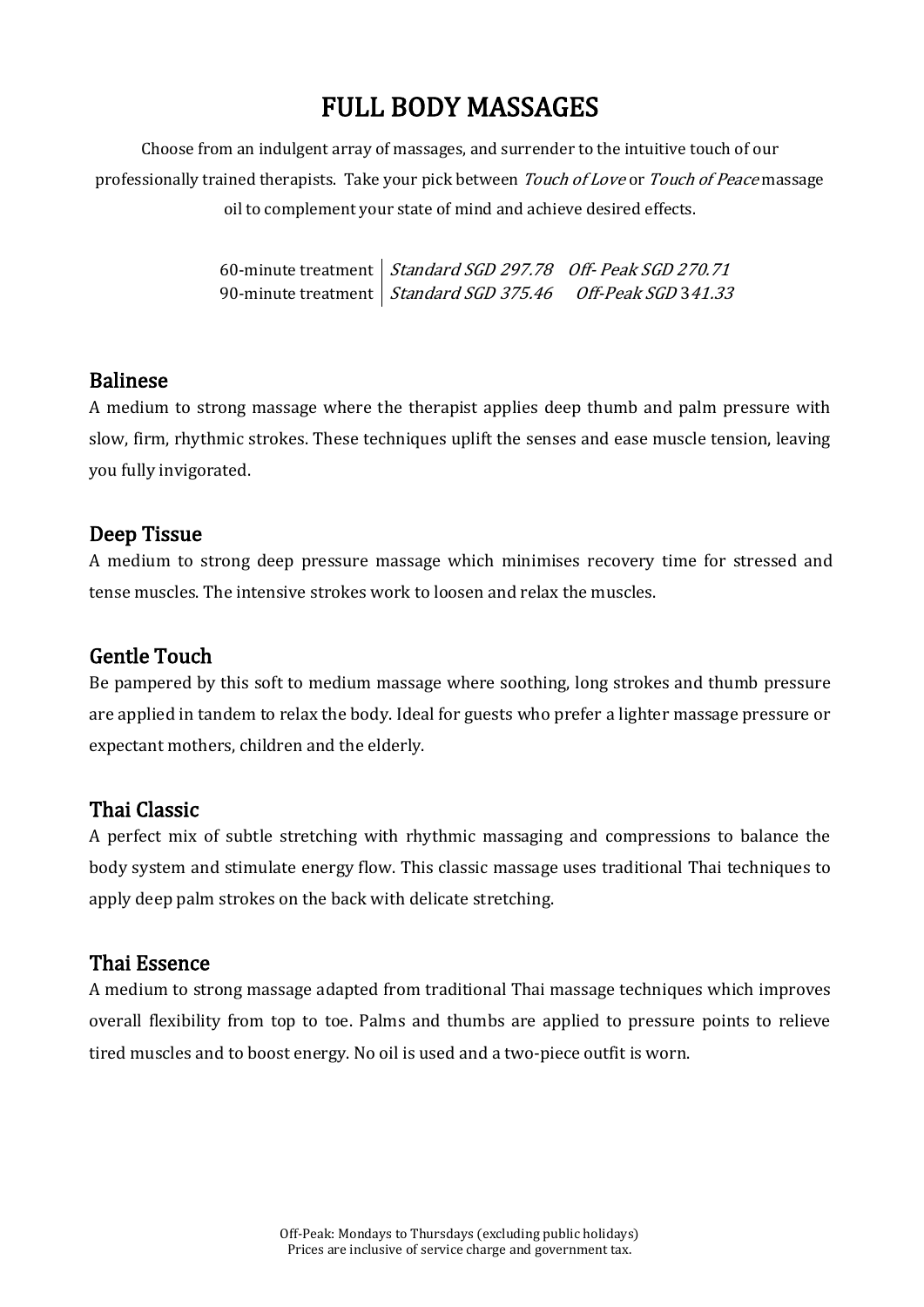## FUSION FOCUS

Designed for guests who are on-the-go, these massages begin with a gentle foot wipe and end with light refreshments. Warm Clarity Oil is used in all massages to soothe nerves and moisturise skin.

> 30-minute treatment | *Standard SGD 194.21 Off-Peak SGD 176.55* 60-minute treatment | *Standard SGD 317.79 - Off-Peak SGD 294.25*

#### Back Reviver

For the backaches resulting from long hours spent at the desk, this massage serves as a perfect relief to iron out tension and pain.

#### Foot Release

Pamper your soles with this relaxing massage concentrating on the pressure points to rejuvenate tired, worn muscles from the heel to the tips of the toes.

#### Hand Relax

Take good care of your arms, hands and fingers by reducing stress and tension. This massage prevents locked fingers and increases mobility.

#### Head & Shoulders Reliever

Let your therapist knead your stress and headaches away with this simple but effective massage to improve flexibility and blood circulation within the head. Guests can choose to enjoy this massage with or without oil.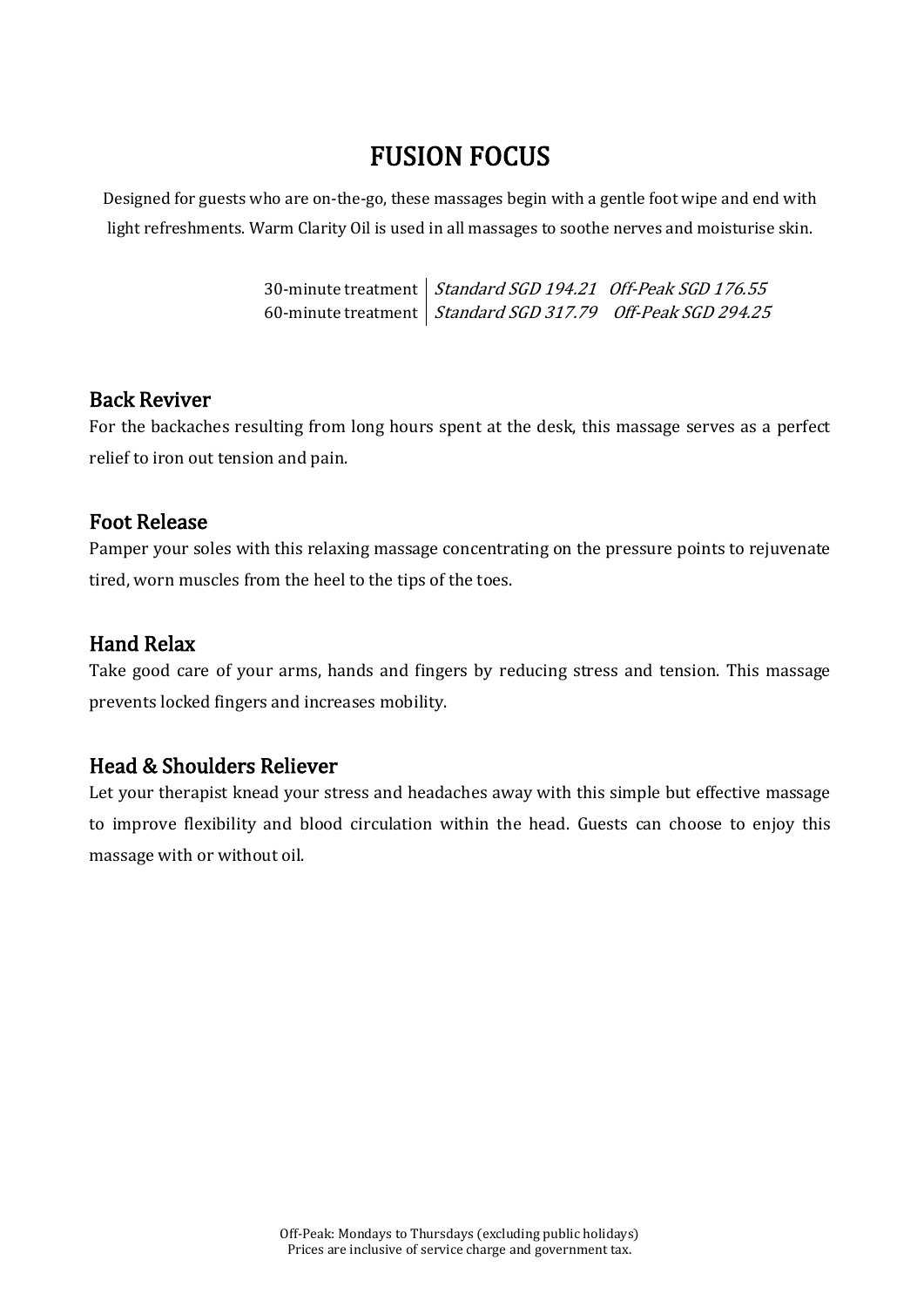### BODY SCRUBS

30-minute treatment

Standard SGD 233.05 Off-Peak SGD 211.86

### Apple Green Tea Polisher *for All Skin Types/Sensitive Skin*

Natural acids from the apple acts as a gentle cleanser while the green tea powder nourishes the skin with its anti-oxidant properties. The skin feels softer after this treatment and skin cells are naturally renewed.

#### Ginger Lemon Cleanser for Oily Skin

The warming effect of fresh ginger paired with the citric fruit acid from lemon makes this body scrub a perfect cleanser. Let the refreshing scent of the natural ingredients relax your body as you look forward to refined and radiant skin.

#### Kieffer Lime Refresher for Normal/Oily Skin

Fresh lime peels gives a delightful scent and acts as an antiseptic. The wheat germ included in the scrub smoothen fine lines with its rich Vitamin E content while the honey nourishes the skin.

#### Turmeric Honey Cleanser for All Skin Types

Known for its healing and cleansing properties, turmeric mixed with honey, tamarind and sesame seeds forms this refreshing scrub. The oil from the crushed sesame seeds ensures that the skin is not stripped dry by the scrub.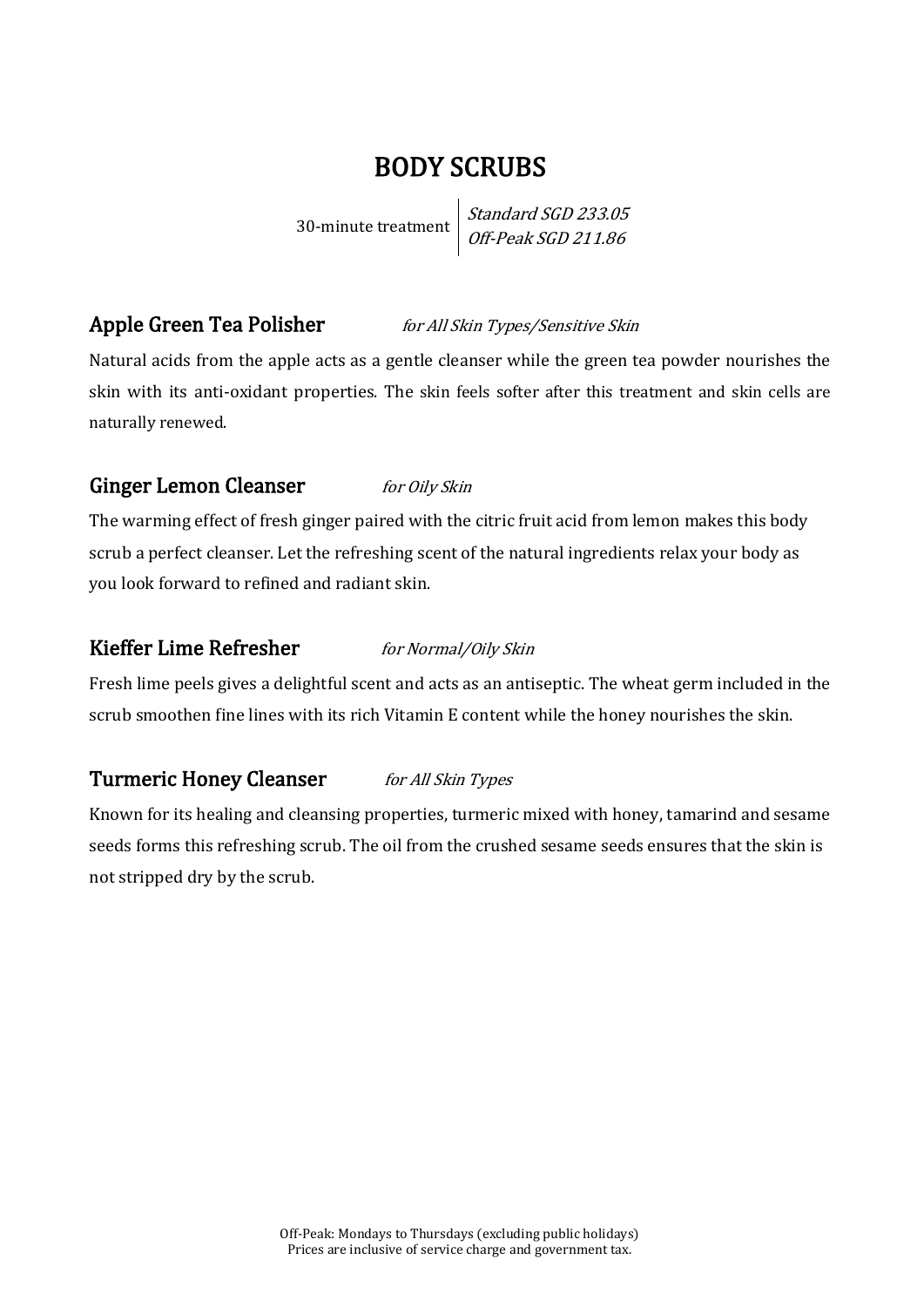## BODY CONDITIONERS

30-minute treatment

Standard SGD 233.05 Off-Peak SGD 211.86

#### Aloe Lavender Healer for All Skin Types/Sensitive Skin

Aloe and lavender are known for their healing and purifying properties. Excellent for sensitive skin, the mask improves skin condition, calms skin irritation and its light fragrance induces relaxation.

#### Chrysanthemum Enhancer for All Skin Types

A nutritious mix of dried chrysanthemum, honey and lemon juice provides a moisturising treatment to revitalise the skin. These ingredients are blended with protein-rich soya milk for extra benefits.

#### Honey Avocado Healer for All Skin Types

The highly moisturising honey and creamy Avocado make up this body conditioner which improves skin condition and restore softness to the skin. Its delightful fragrance leaves you feeling refreshed.

#### Kieffer Lime Mask for All Skin Types

Uplift your senses with the zesty lime as you are wrapped in this invigorating and fragrant body mask. The ingredients are quickly absorbed, leaving the skin feeling soft and radiant.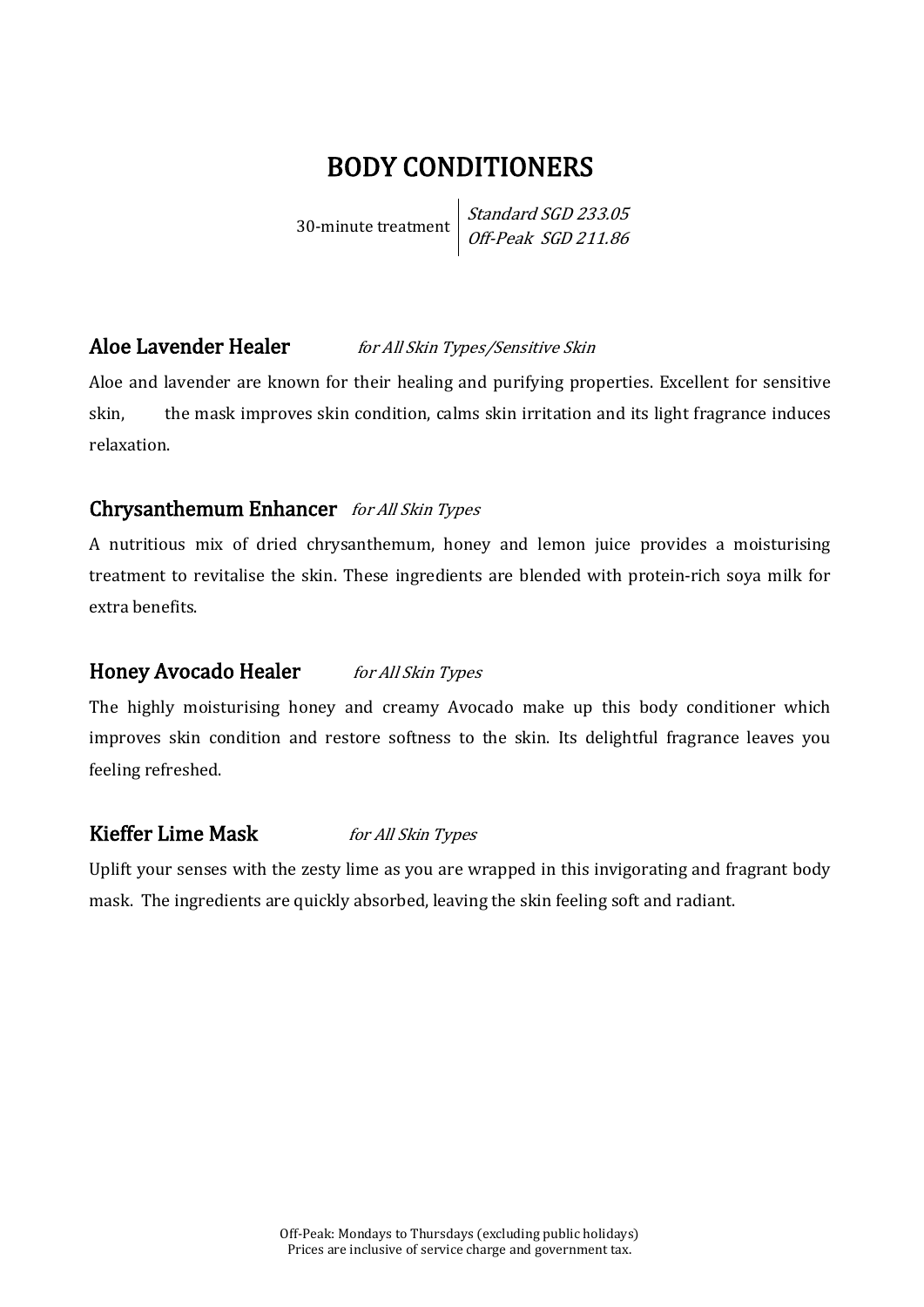## CALMING BATHS

30-minute treatment

Standard SGD 233.05 Off-Peak SGD 211.86

### Detoxing Bath

Relax your senses with a salt bath, an all-time favourite for centuries. Citrus fruits are added for extra zest.

### Purifying Bath

Get pampered like royalty and unveil radiant, youthful skin after this moisturising bath.

### Relaxing Bath

Infused with indigenous flower from the destination, feel your mood lighten up with this fragrant bath.

### Rejuvenating Bath

Uplift your senses and brighten up dull skin with herbs such as lemongrass and ginger, which are rich in anti-oxidants.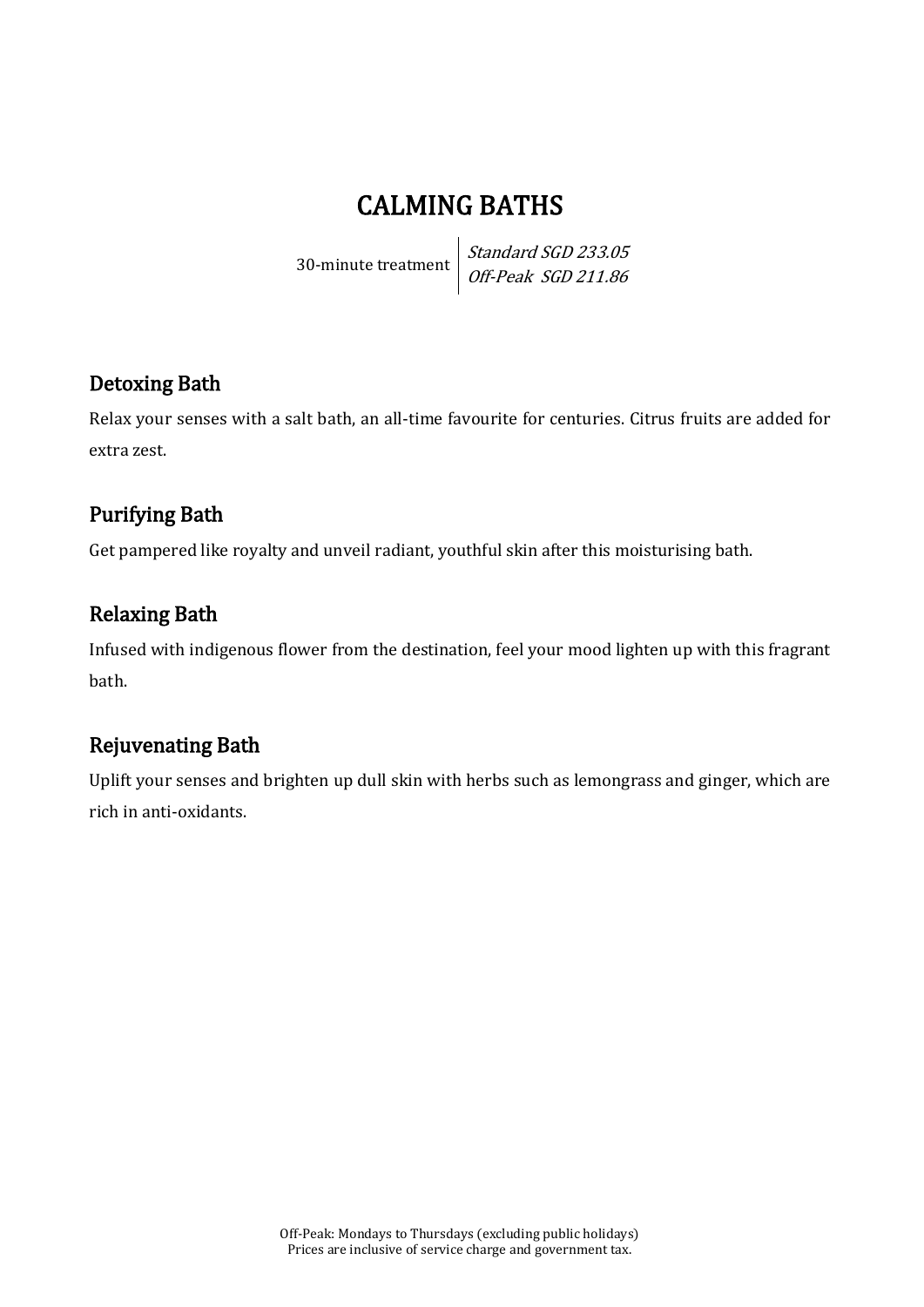## FACIALS

Indulge in our facial treatments to leave your skin glowing with refreshed vitality. Each facial includes a Head, Neck & Shoulders Massage to surround you in a state of total bliss.

#### Luminescence Restorer 90-minute treatment Standard SGD 582.62 Off-Peak SGD 529.65

Glow like a star with this diamond-inspired facial. Indulge in an innovative anti-ageing treatment to diminish fine lines, restore youthfulness and hydrate the skin. A complete facial ritual for those seeking a sophisticated lifting treatment, this facial is enriched with skin regenerating and antioxidant ingredients to reinforce the skin's natural defence against free radicals for a lasting glow.

 Pure Revitaliser 90-minute treatment

Standard SGD 517.88 Off-Peak SGD 470.80

This is the ultimate facial indulgence to reduce fine lines and restore luminosity to the skin. A gentle peel containing Glycolic acid is applied before a triple facial massage is performed to revitalise and deeply hydrate the skin. A double mask to lighten pigmentation completes the ritual.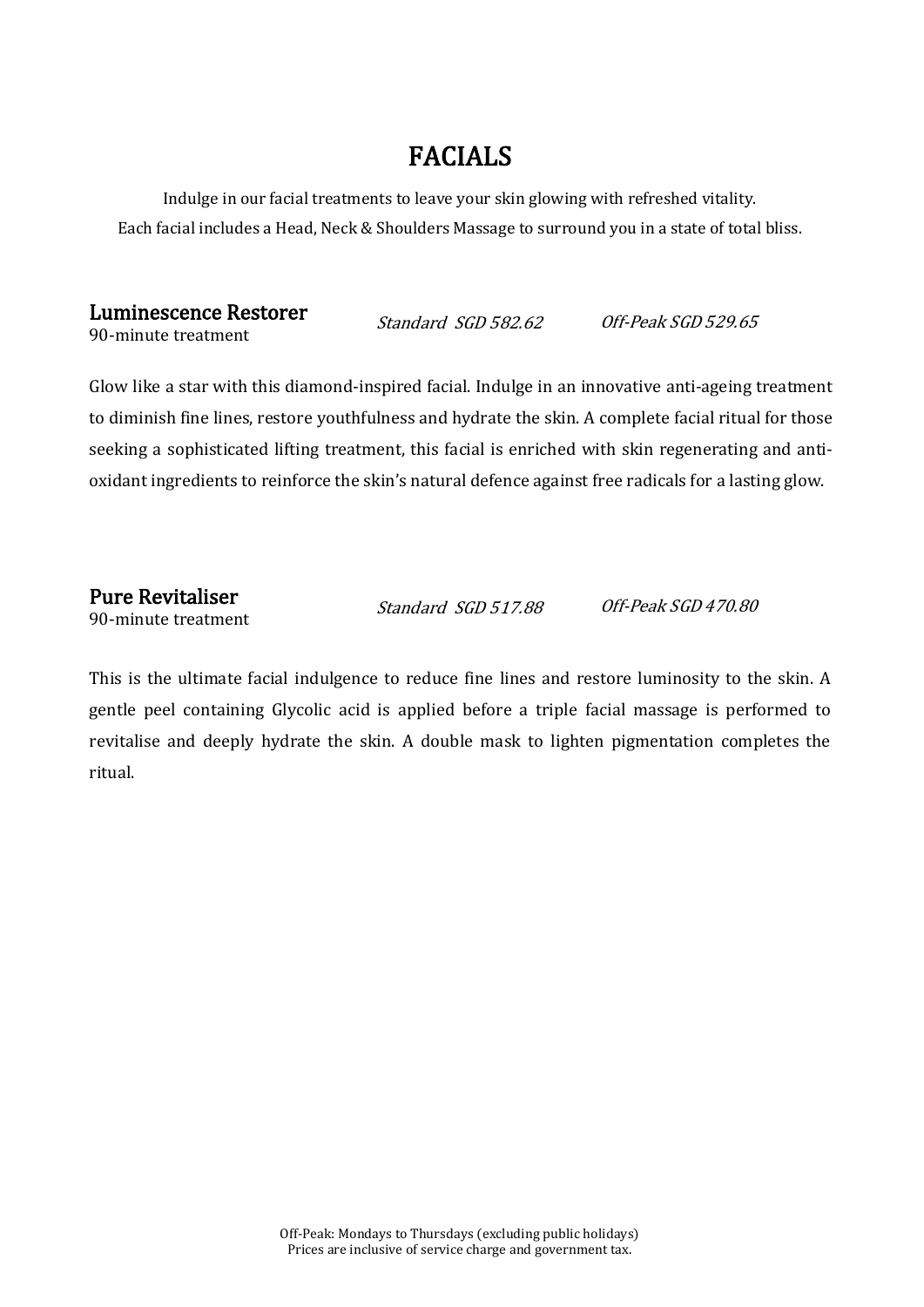## FACIALS

Indulge in our facial treatments to leave your skin glowing with refreshed vitality. Each facial includes a Head, Neck & Shoulders Massage to surround you in a state of total bliss.

> 60-minute treatment Standard SGD323.68 Off-Peak SGD294.25

#### Anti-Oxidant Illuminator

A revitalising treat that focuses on protecting the skin from environmental pollutants while restoring suppleness. The experience begins with a gentle exfoliation using Vitamin C micro-granulated scrub before an application of concentrated pure Vitamin C serum for a nutrient boost. A massage with Vitamin C cream enhances clarity and a mask locks in the moisture for a healthy glow.

### Calming Soother

Suitable for delicate skin, this hypoallergenic and paraben-free facial effectively nourishes and calms irritated skin with a Tolerance Recovery Cream containing peptide complex. The soothing mask, infused with floral and green tea extracts, balances the skin tone. Complete this unique experience with a light and hydrating fluid which leaves the skin fully refreshed.

#### Instant Renewal

Experience an instant glow with firmer-looking skin after this facial. A rich, nourishing moisturiser containing isoflavones is applied to the face to promote the level of skin collagen and renewal of skin cells. A revitalising and firming mask completes the experience.

### Radiance Revival

A blissful treat to the face, this facial encourages the oxygen intake of the skin to restore radiance and effectively lighten pigmentation and dark spots. An Oxygen Firming Mask alleviates fatigue and soothes stressed skin, bringing about a clearer and radiant-looking complexion.